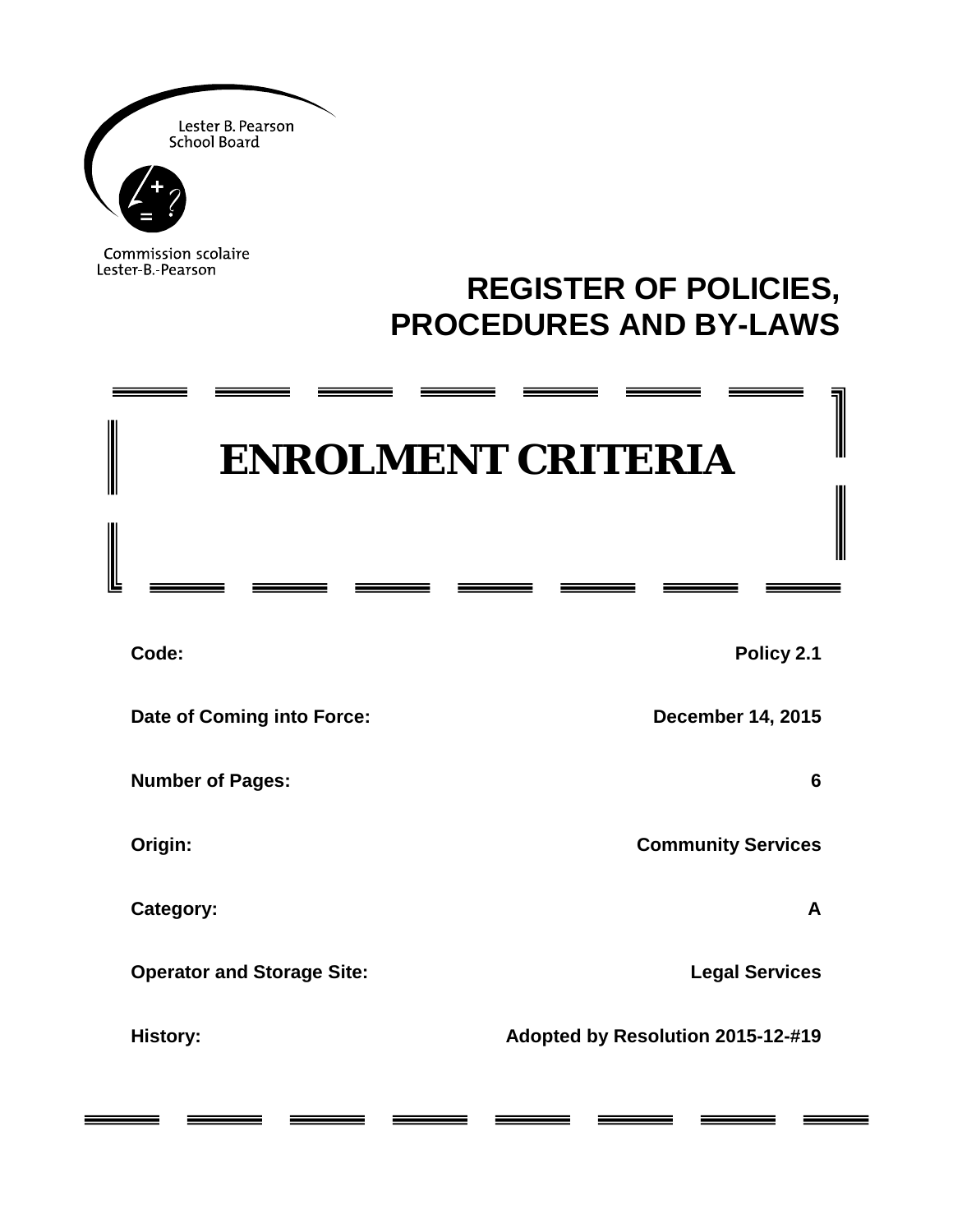

## **TABLE OF CONTENTS**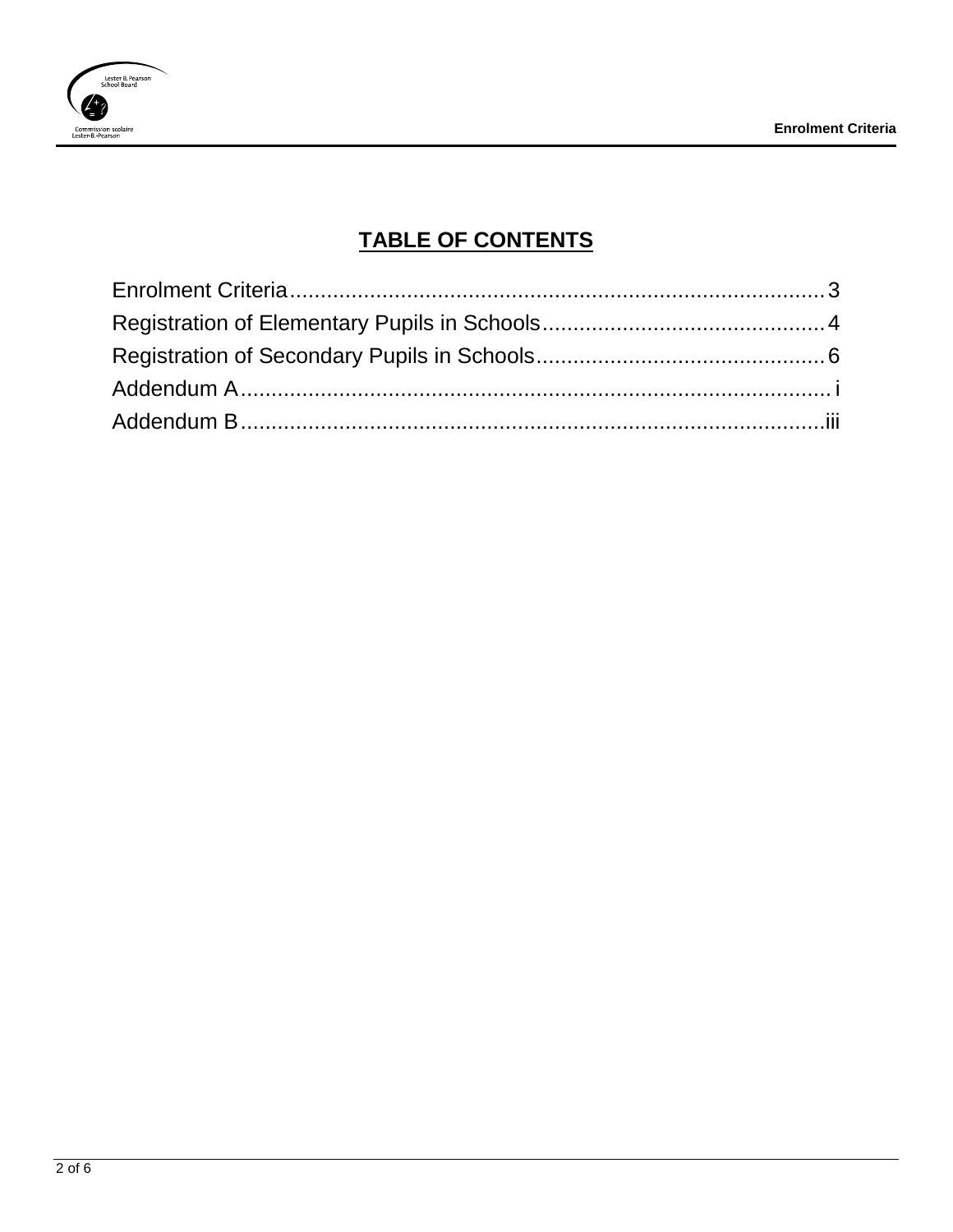

## **Enrolment Criteria**

<span id="page-2-0"></span>The Lester B. Pearson School Board will register students according to the following criteria in keeping with the parents' right to choose by virtue of Section 4 of the Education Act:

*"Every student, or the student's parents if the student is not of full age, shall have the right to choose, every year, the school that best reflects their preferences from among the schools of the school board whose jurisdiction the student comes under that provide services to which the student is entitled.* 

*The exercise of the right to choose a school is subordinate to the enrolment criteria established pursuant to section 239\* of the Education Act where the number of applications for enrolment in a school exceeds the school's capacity…*

*The exercise of the right does not entail the right to require transportation services where the transportation services required for the student concerned exceed the limits established by the school board."*

At the elementary level, the territory of the Lester B. Pearson School Board is divided into a number of small geographical catchment areas known as Attendance Zones  $^{(i)}$ . Students are given the choice of enrolling in a school that provides an Early Immersion, a Français Plus or a Bilingual program, where available.

At the secondary level, the Lester B. Pearson School Board has embraced an open boundary concept. The students have the choice of enrolling in any secondary school in the system.

\*See Addendum B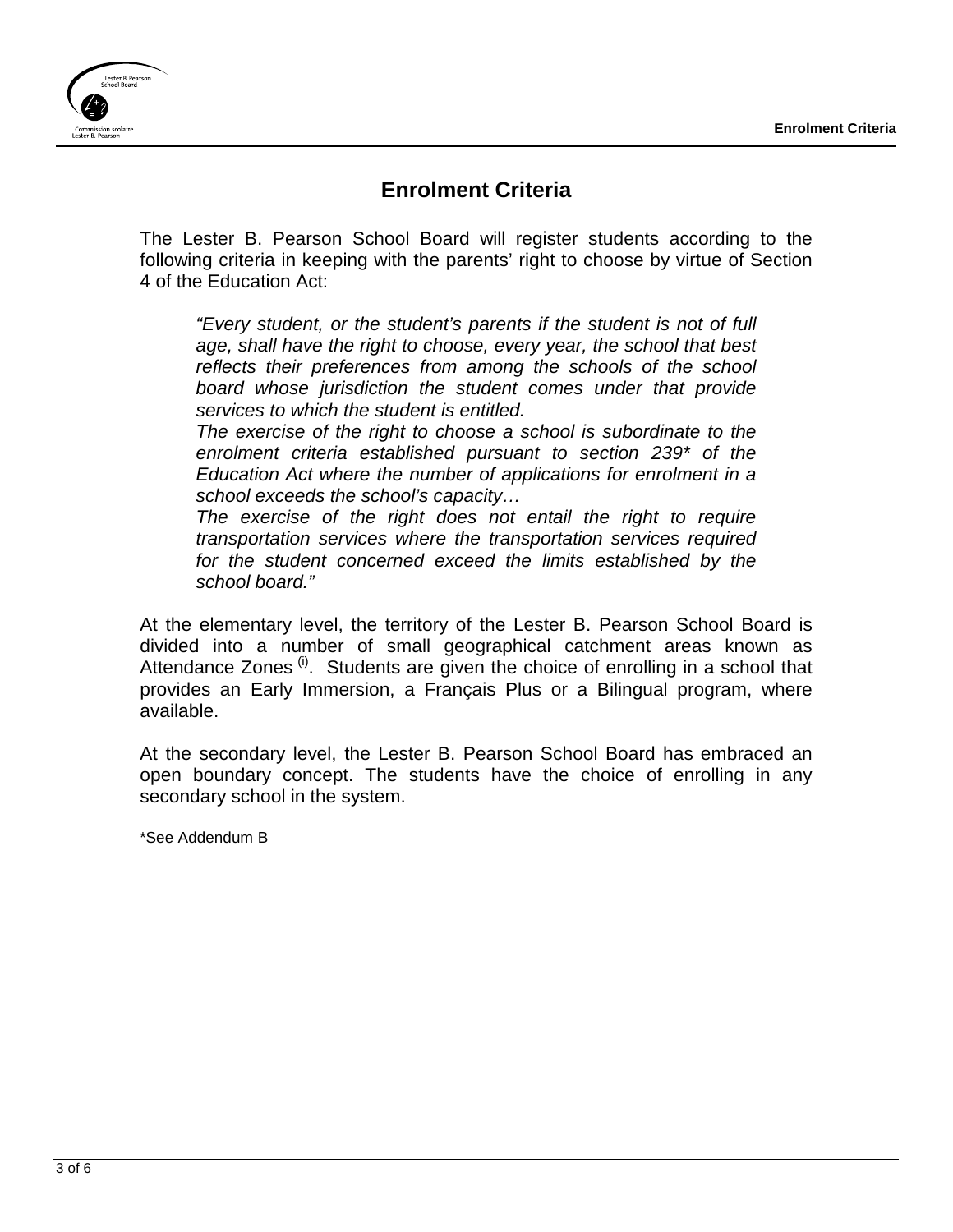

## **Registration of Elementary Pupils in Schools**

<span id="page-3-0"></span>*Students shall be registered in an elementary school during the formal registration period in February in the following order of priority, according to the capacity of the school, the space available at each grade level and the services available:*

- 1. Students currently attending from within the school's attendance zone(s).
- 2. Siblings of students attending Kindergarten to Grade 6, at the time of registration, from within the school's attendance zone(s).
- 3. Students residing within the designated walking distance of the school (1600m) and within the school's attendance zone(s).
- 4. Students residing inside the school's attendance zone(s).
- 5. Students currently attending from outside of the school's attendance zone(s).
- 6. Siblings of students attending Kindergarten to Grade 6 at the time of registration, from outside of the school's attendance zone(s) but within the territory of the Board.
- 7. Students residing outside of the school's attendance zone(s) but within the territory of the Board.
- 8. Students currently attending from outside of the territory of the Board.
- 9. Siblings of students attending Kindergarten to Grade 6 at the time of registration, from outside of the territory of the Board.
- 10.Students residing outside of the territory of the Board.

*N.B.:*

- *a. During the formal registration period, which is determined annually, proximity of the student's residence to the school, as determined by the School Board's "Geobus" software, the route optimization software used by the Board, will be the overriding factor in admitting students from categories 4-10. For example, Category 1: Students currently attending from within the school's attendance zone(s) are accepted first. Category 2 and 3 students would be accepted next. Category 4: Students residing inside the school's attendance zone(s) would be accepted after Category 3 students. In the event that the school becomes full and cannot accept all Category 4 students, those who live closest to the school will be accepted before students who live further from the school. The proximity rule will be used to accept students in the remaining categories when needed.*
- *b. Students registering after the formal registration period, who are not currently attending from within the school's attendance zone(s) will be accepted on a first-come, first-served basis according to the above categories.*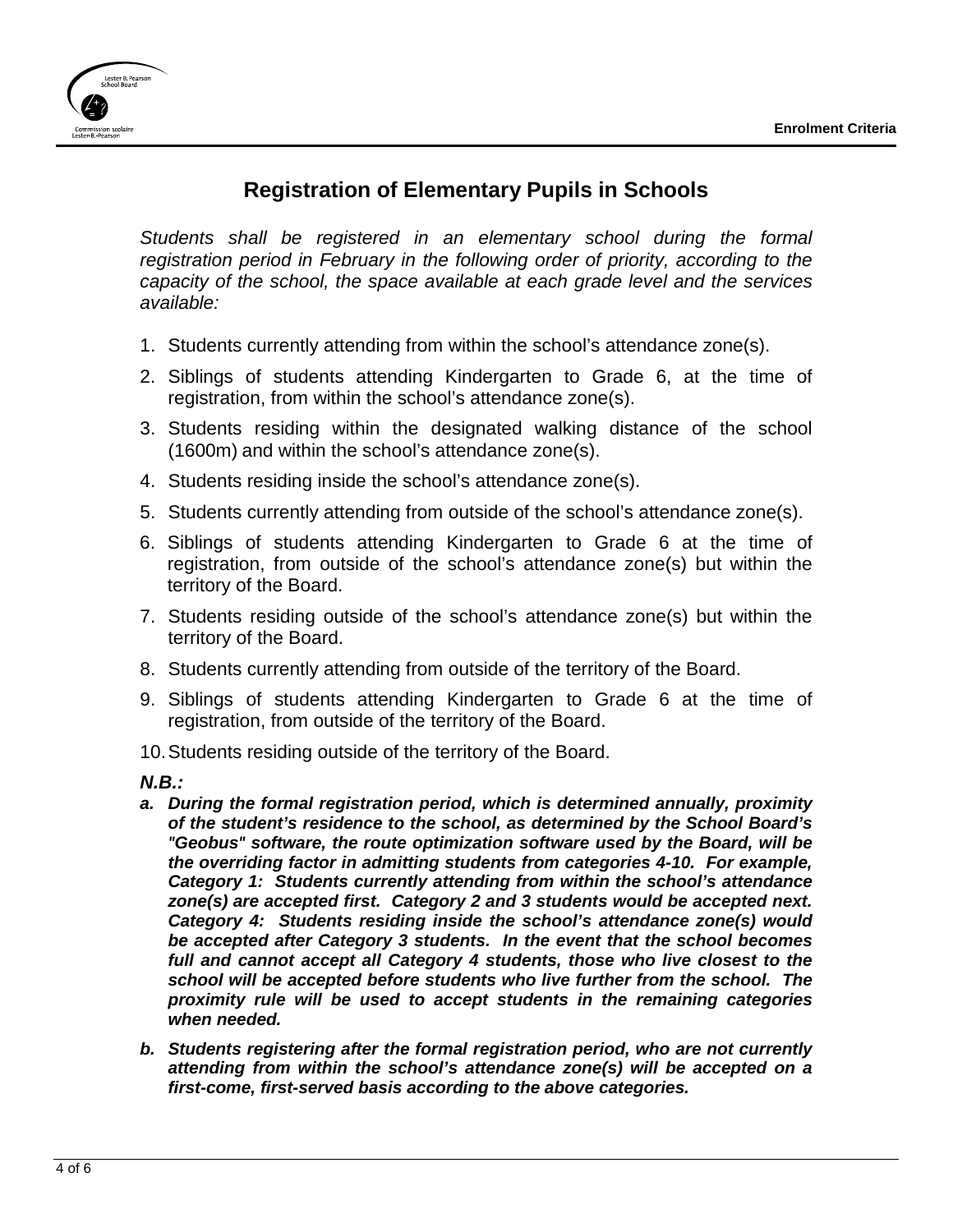

- *c. In a school where a magnet program is in place, students will be admitted to this program according to the entrance requirements established by the school to a maximum enrolment as determined annually by the School Board. The maximum enrolment in a magnet program is set to ensure that any student who lives within the walking distance and wishes to enrol in the regular program in that school can be accommodated.*
- *d. For the purpose of registration paired Junior/Senior schools are considered as one school.*
- *e. Exceptions to the Enrolment Criteria document may be necessary for schools affected by the Board's Major School Change Policy.*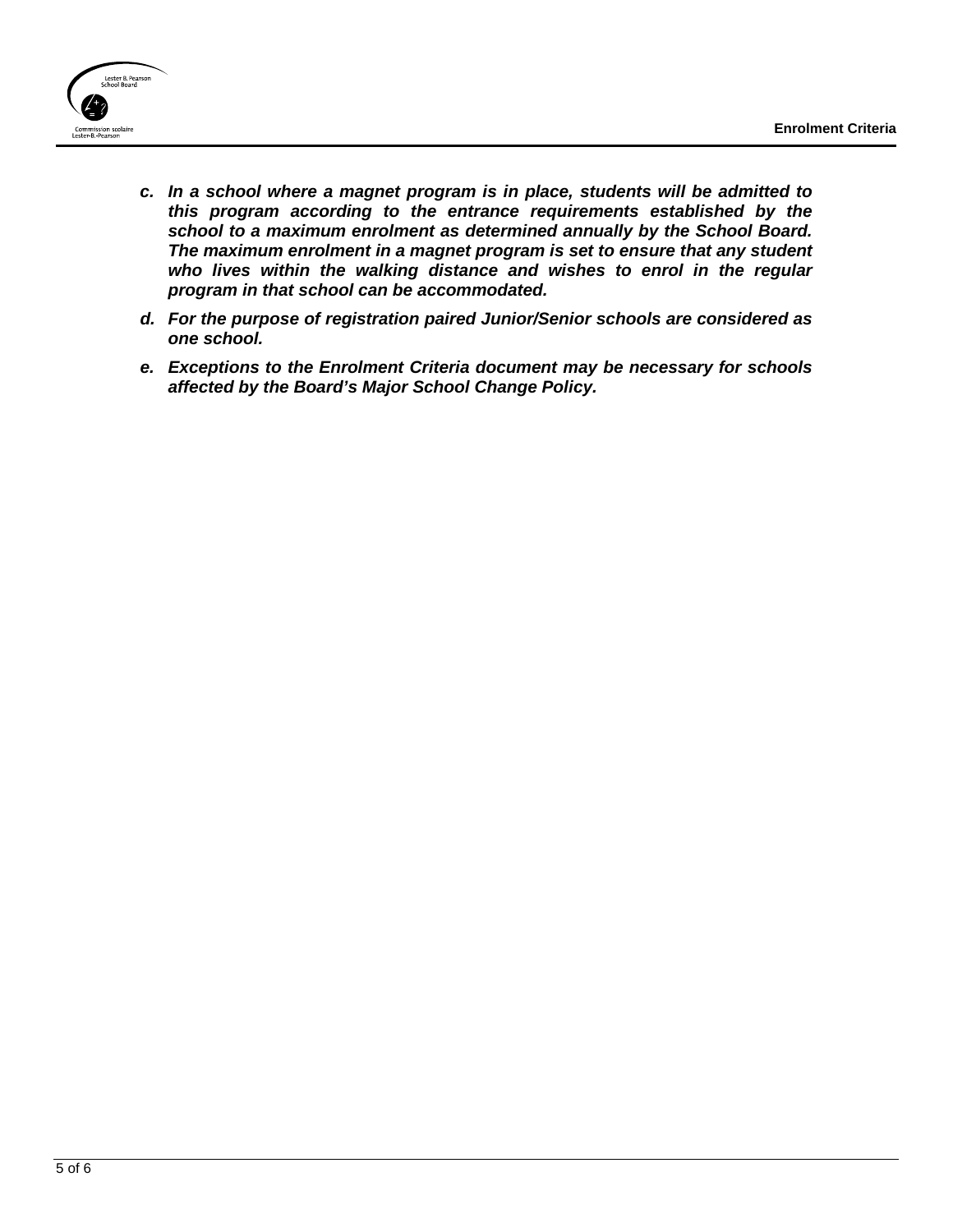

## **Registration of Secondary Pupils in Schools**

<span id="page-5-0"></span>*Students shall be registered during the formal registration period in February in a secondary school in the following order of priority, according to the capacity (ii) of the school, the space available at each grade level and the services available:*

- 1. Students currently attending the school from within the territory of the Board  $\binom{iii}{i}$ .
- 2. Students residing within the designated walking distance from the school  $^{(IV)}$  (2400m).
- 3. Siblings of students attending Grades  $7 11$ , at the time of registration, from within the territory of the Board.
- 4. Students residing inside the territory of the Board.
- 5. Students currently attending from outside of the territory of the Board.
- 6. Siblings of students attending Grades  $7 11$ , at the time of registration, from outside the territory of the Board.
- 7. Students residing outside of the territory of the Board.

*N.B.:*

- *a. During the formal registration period, which is determined annually, proximity of the student's residence to the school, as determined by the School Board's "Geobus", the route optimization software used by the Board, will be the overriding factor in admitting students from categories 2-7. For example, Category 1: Students currently attending the school from within the territory of the Board are accepted first. Category 2: Students residing within the designated walking distance of the school (2400m) will be accepted second. In the event that the school becomes full and cannot accept all Category 2 students, those who live closest to the school will be accepted before students who live further from the school. The proximity rule will be used to accept students in the remaining categories when needed.*
- *b. Students registering after the formal registration period, who are not currently attending the school from within the territory of the Board, will be accepted on a first-come, first-served basis according to the above categories.*
- *c. In a school where a magnet program (v) is in place, students will be admitted to this program according to the entrance requirements established by the school to a maximum enrolment as determined annually by the School Board. The maximum enrolment in a magnet program is set to ensure that any student who lives within the walking distance and wishes to enrol in the regular programs in that school can be accommodated.*
- *d. Students will be admitted to Horizon High School according to the current referral process.*
- *e. For the purpose of registration paired Junior/Senior schools are considered as one school.*
- *f. Exceptions to the Enrolment Criteria document may be necessary for schools affected by the Board's Major School Change Policy.*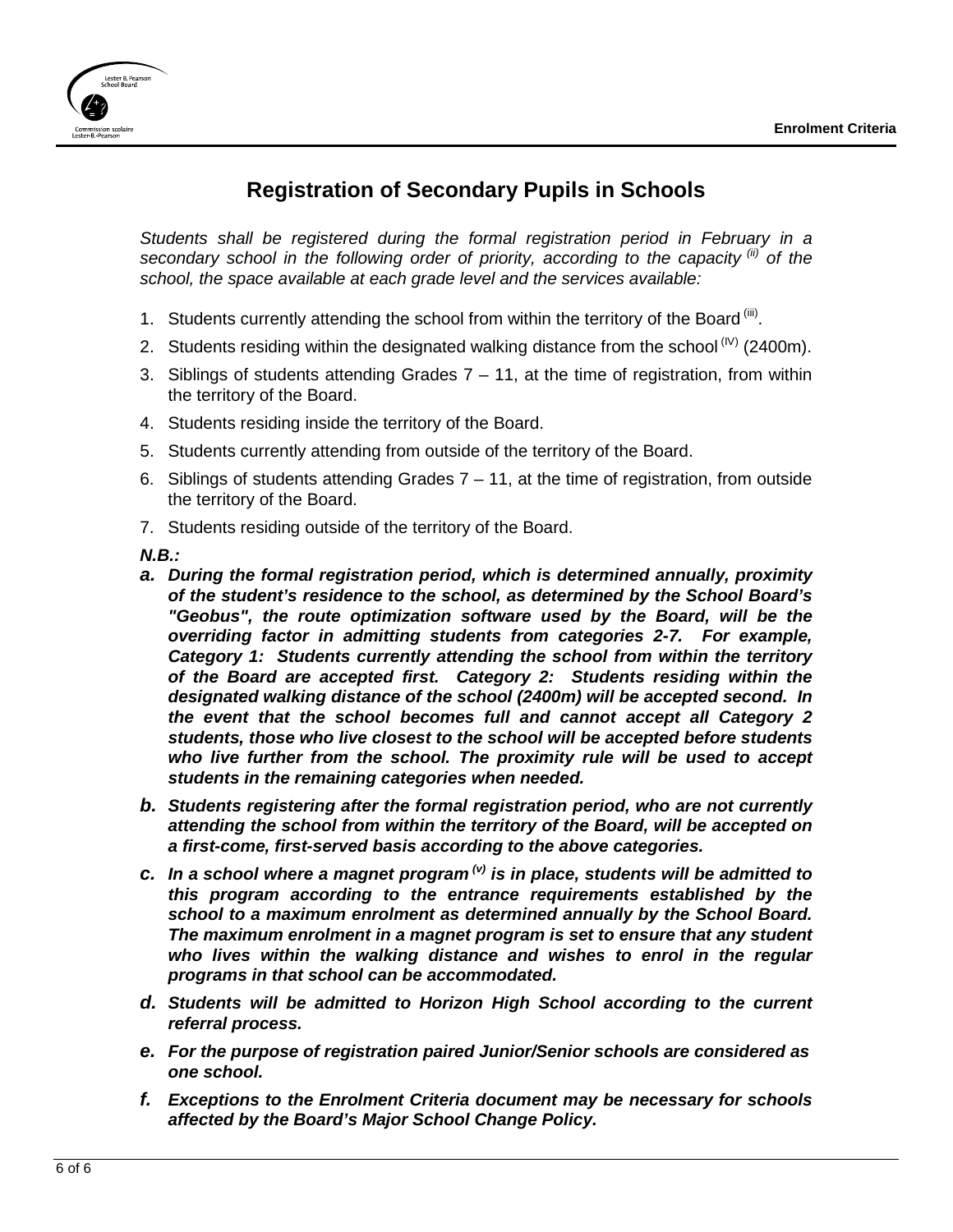

## **Addendum A**

#### <span id="page-6-0"></span>**Definitions**

- **(i) Attendance Zones:** The territory of the Lester B. Pearson School Board is divided into a number of small geographical catchment areas known as Attendance Zones. At the elementary level, students are given the choice of enrolling in a school that provides an Early Immersion, a Français Plus or a Bilingual program, where available.
- **(ii) Capacity:** The capacity of a school is considered to be the maximum number of students that a school can reasonably accommodate. This capacity is determined by the number of homerooms and specialty rooms required, varying student/teacher ratios and the dimensions and/or the physical setup of the rooms. A school's capacity, or available space, can change as a result of the course selection of students, the size of the cohorts at each grade level, program requirements and the weighting factor for students with special needs (weighted students count as more than one student).

#### **Capping**:

- A school may be "capped" when its student population exceeds its capacity or when it is necessary to redirect students to other schools as a result of a change of program, Major School Change, etc.
- A program or grade level in a school may be "capped" when classes have reached their maximum class size according to provincial norms or when it is necessary to limit the intake of Kindergarten or Secondary 1 students in order to accommodate a cohort of students throughout its course of study at the school.
- Following the Board's formal registration period which takes place in February each year, a student may be asked to register in another school, even if he or she is within the designated walking distance, once the school's enrolment cap is exceeded or the school's total capacity is exceeded.

It is the responsibility of the Board's Administration, after consultation with the school's principal, to determine when classes, programs and/or schools require capping.

**(iii) Territory of the Board:** The Board's territory includes five Boroughs of the City of Montréal (Verdun, LaSalle, Lachine, Pierrefonds-Roxboro, Île-Bizard—Sainte-Geneviève) and the municipalities of Dorval, Pointe-Claire, Dollard des Ormeaux, Ste-Anne-De-Bellevue, Senneville, Kirkland, Beaconsfield and Baie-d'Urfé. In addition, the territory also includes twenty-three municipalities to the west of the island of Montreal, between the Ottawa and St. Lawrence Rivers west to the Ontario border.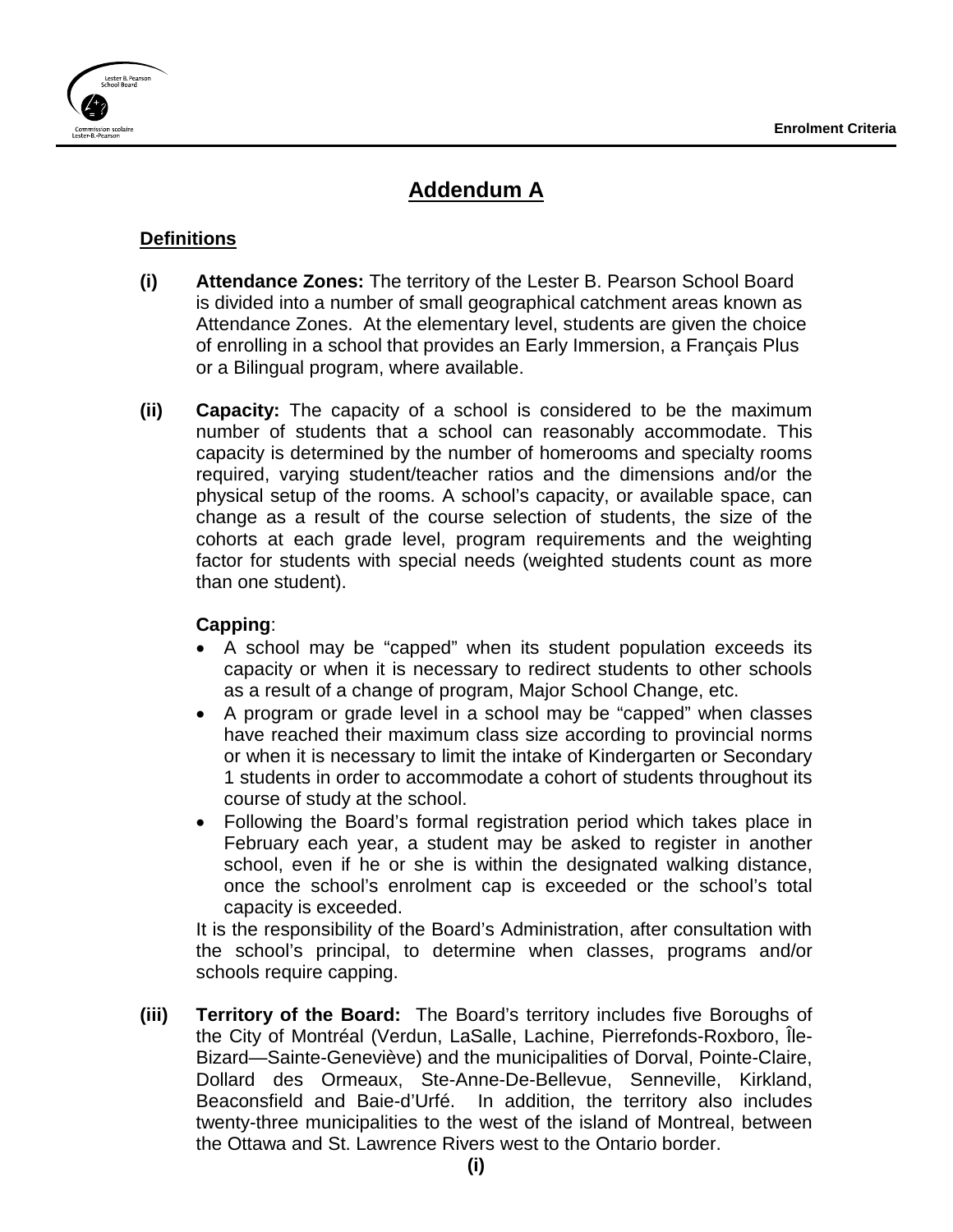

These are: the entire island of Île-Perrôt which includes Île-Perrôt, Notre-Dame de l'île-Perrôt, Pincourt and Terrace-Vaudreuil ; the municipalities of Très-Saint-Rédempteur, Sainte-Marthe, Sainte-Justine-de-Newton, Saint-Clet, Côteau-du-Lac, Les-Coteaux, Saint-Polycarpe, Saint-Zotique, Rivière-Beaudette, Saint-Télesphore, Les Cèdres, Pointe-des-Cascades, Île-Cadieux, Vaudreuil-sur-le-lac, Vaudreuil-Dorion, Hudson, Saint-Lazare, Rigaud and Pointe-Fortune.

#### **(iv) Designated Walking Distances from a school:**

Elementary students: **1600m\***

Secondary School students: **2400m\*** \*These distances correspond to the distances cited in the Transportation Policy.

**(v) Magnet Program:** A magnet program is a special project (Article 239 of the Education Act) that is offered in addition to the regular program in a school. Magnet programs normally have entrance examinations or some other form of selection process, e.g.; the International Baccalaureate Program (IBO), Sport Études, enrichment programs, Third Language of Instruction, etc.. In keeping with Article 239, a student registered during the formal registration period who lives within the designated walking distance of the school will not be refused entry into the regular programs in that school because he or she does not meet the criteria for a magnet program.

According to Article 240, a school board may establish a school for the purposes of a specific project and the entrance requirements for that program may be different than the enrolment criteria for the other schools in the Board's jurisdiction. In the Lester B. Pearson School Board, Children's World Academy is the only school that is permitted to refuse students who wish to register at that school and who do not meet the entrance criteria of their International Program.